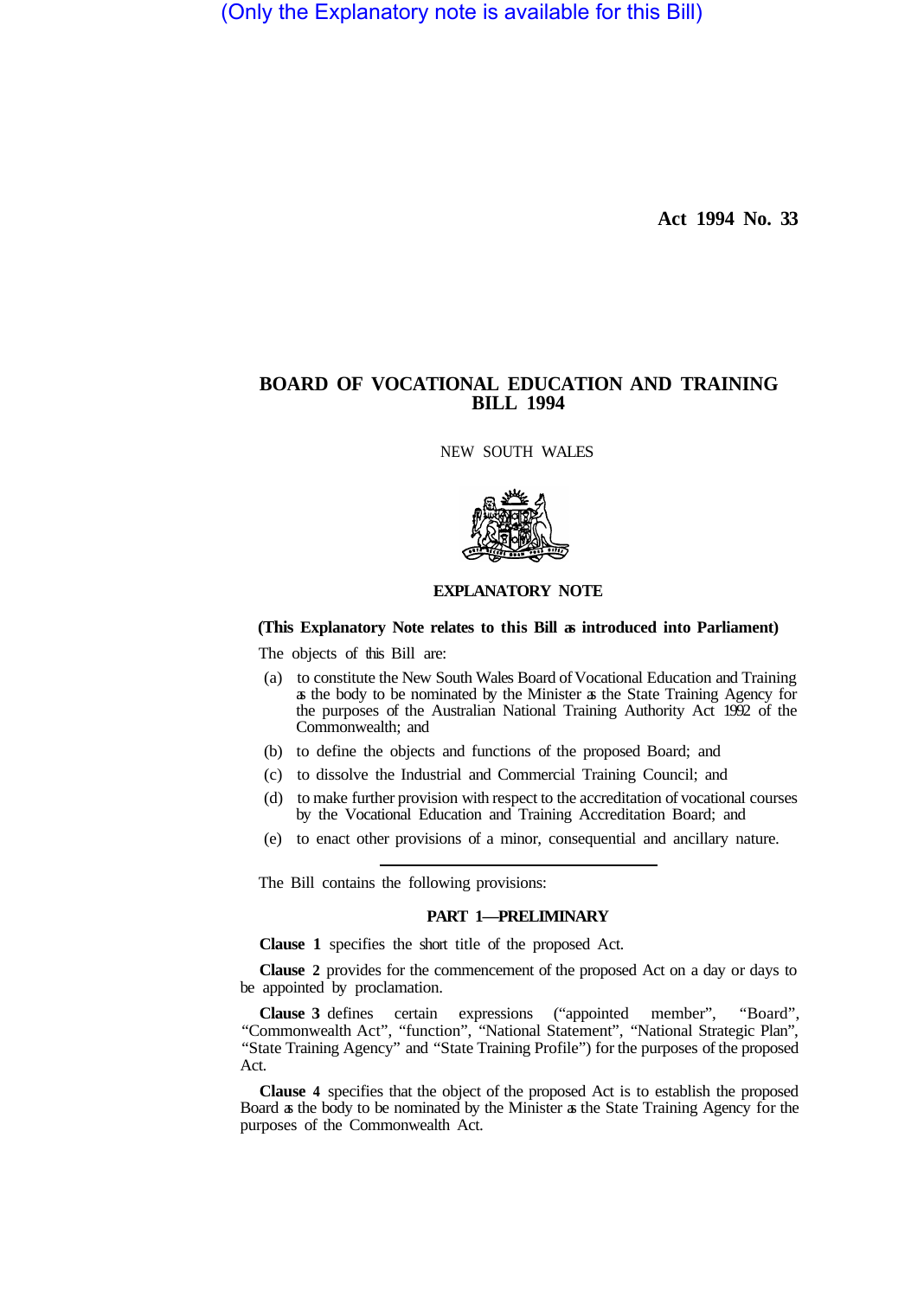*Board of Vocational Education and Training 1994 [Act 1994 No. 33]* 

#### **PART 2—THE BOARD OF VOCATIONAL EDUCATION AND TRAINING**

**Clause 5** constitutes the proposed Board under the corporate name of the "New South Wales Board of Vocational Education and Training,'. The proposed Board is to consist of 9 part-time members, of whom 3 (the Director-General of the Department of Industrial Relations, Employment, Training and Further Education, the Managing Director of the TAFE Commission and the Executive Director of the Ministry of Education and Youth Affairs) are to be ex-officio members and 6 are to be Ministerial appointees. For the purposes of any Act, the proposed Board is to be a statutory body representing the Crown.

**Clause 6** specifies the objects of the proposed Board. The objects are, generally speaking, to promote and develop, in collaboration with other agencies, the system of vocational education and training in New South Wales.

**Clause 7** confers on the proposed Board certain functions for the purpose of enabling it to achieve its objects. In the exercise of its functions, the proposed Board is to be subject to the direction and control of the Minister.

**Clause 8** enables the Minister to nominate the proposed Board as the State Training Agency for New South Wales for the purposes of the Commonwealth Act.

**Clause 9** enables the proposed Board to appoint advisory committees to assist it in the exercise of its functions.

**Clause 10** enables the proposed Board to delegate its functions to other persons and bodies.

### **PART 3—MISCELLANEOUS**

**Clause 11** excludes members of the proposed Board and other persons acting under the direction of the proposed Board from personal liability for acts and omissions by them in the exercise of their functions.

**Clause 12** is a formal provision that gives effect to the Schedule of amendments to other Acts.

**Clause 13** provides for the review of the Act at the end of 5 years after its date of assent.

### **SCHEDULES**

**Schedule 1** contains provisions with respect to the members and procedure of the proposed Board.

#### **Schedule 2:**

- (a) amends the Industrial and Commercial Training Act 1989  $\sigma$  as:
	- to dissolve the Industrial and Commercial Training Council; and
	- to confer on the Director-General of the Department of Industrial Relations, Employment, Training and Further Education some of the functions previously exercised by the Council; and
	- to make other provisions consequent on the dissolution of the Council; and